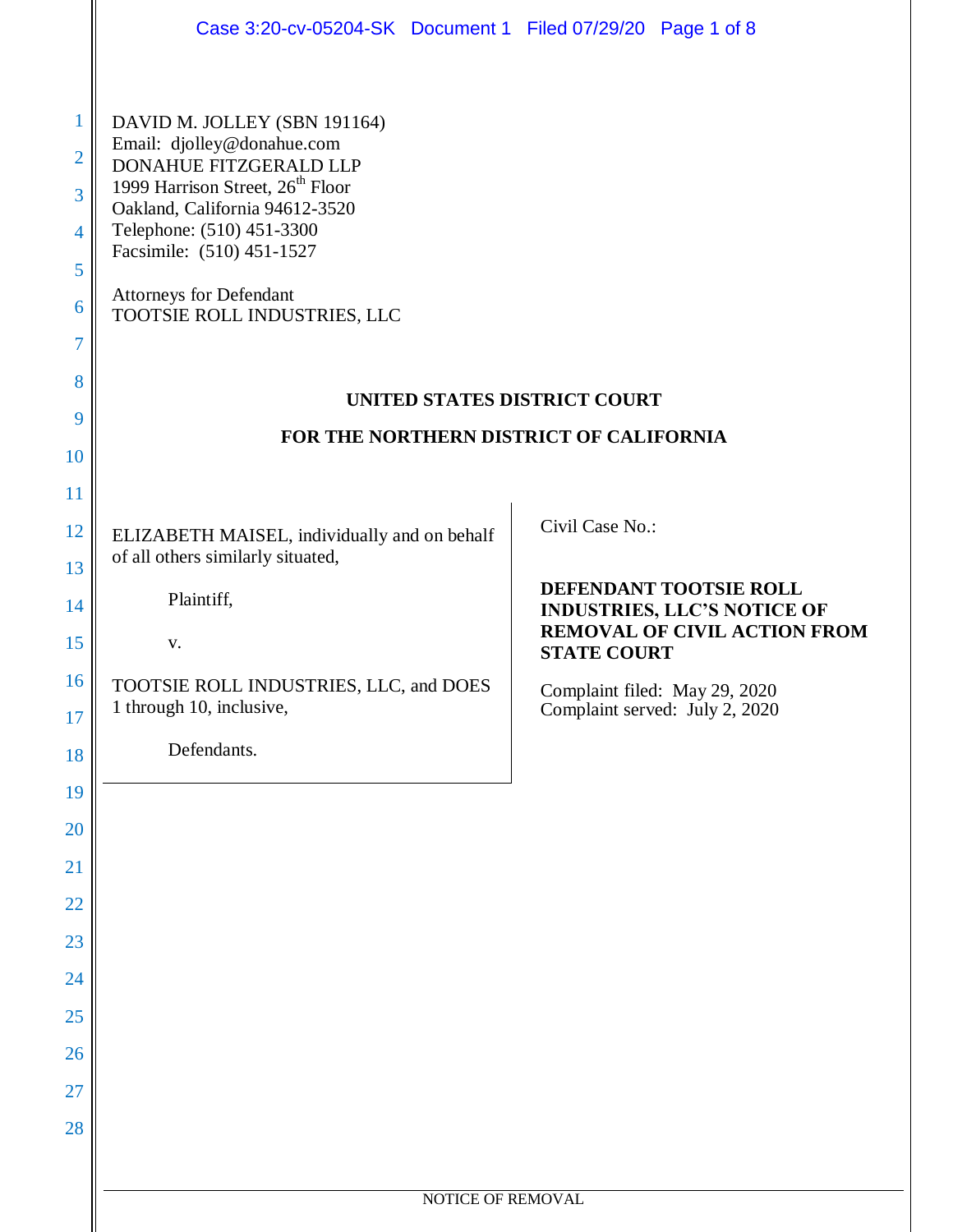### Case 3:20-cv-05204-SK Document 1 Filed 07/29/20 Page 2 of 8

Defendant Tootsie Roll Industries, Inc. ("Tootsie Roll") hereby notices removal of this civil action from the Superior Court of the State of California, County of Alameda, to the United States District Court for the Northern District of California, San Francisco/Oakland Division (per Civil L.R. 3-2). This Court has jurisdiction under the Class Action Fairness Act ("CAFA"), 28 U.S.C. § 1332(d). In further support of this Notice of Removal, Tootsie Roll states as follows:

5 6

7

8

9

1

2

3

4

# **I. PROCEDURAL HISTORY**

1. On May 29, 2020, plaintiff Elizabeth Maisel filed this action in the Superior Court of the State of California, County of Alameda. A true and correct copy of the Complaint is attached to the Declaration of David M. Jolley ("Jolley Decl." or "Jolley Declaration") (filed herewith) as **Exhibit A**.

10 11 12 13 14 15 16 17 18 19 20 21 22 23 24 25 2. Pursuant to an agreement between the parties, plaintiff's counsel sent Tootsie Roll's counsel the Summons and Complaint, along with a Notice and Acknowledgement of Receipt form, by email. Tootsie Roll's counsel executed the Notice and Acknowledgement of Receipt of the Summons and Complaint on July 2, 2020, and returned it to plaintiff's counsel, thereby completing formal service of process. *Id.* ¶ 3. In addition to the Summons and Complaint, the following additional documents have been entered on the docket in this case in the California Superior Court for the County of Alameda: a Civil Case Cover Sheet, a Declaration of Matthew T. Theriault re Venue, a Notice of Hearing, the executed Notice and Acknowledgement of Receipt, and a Proof of Service of the Notice of Hearing. *Id.* ¶ 4. A true and correct copy of the Summons served on Tootsie Roll is attached to the Jolley Declaration as **Exhibit B**. A true and correct copy of the Civil Case Cover Sheet is attached to the Jolley Declaration as **Exhibit C**. A true and correct copy of the Declaration of Matthew T. Theriault re Venue is attached to the Jolley Declaration as **Exhibit D**. A true and correct copy of the Notice of Hearing is attached to the Jolley Declaration as **Exhibit E**. A true and correct copy of the executed Notice and Acknowledgement of Receipt is attached to the Jolley Declaration as **Exhibit F**. A true and correct copy of the Proof of Service of the Notice of Hearing is attached to the Jolley Declaration as **Exhibit G**.

26 27 28 3. Exhibits A-G to the Jolley Declaration constitute all of the process, pleadings, and orders served on Tootsie Roll in this case, and are attached to the Simonsen Declaration pursuant to 28 U.S.C. § 1446(a).

### 1 NOTICE OF REMOVAL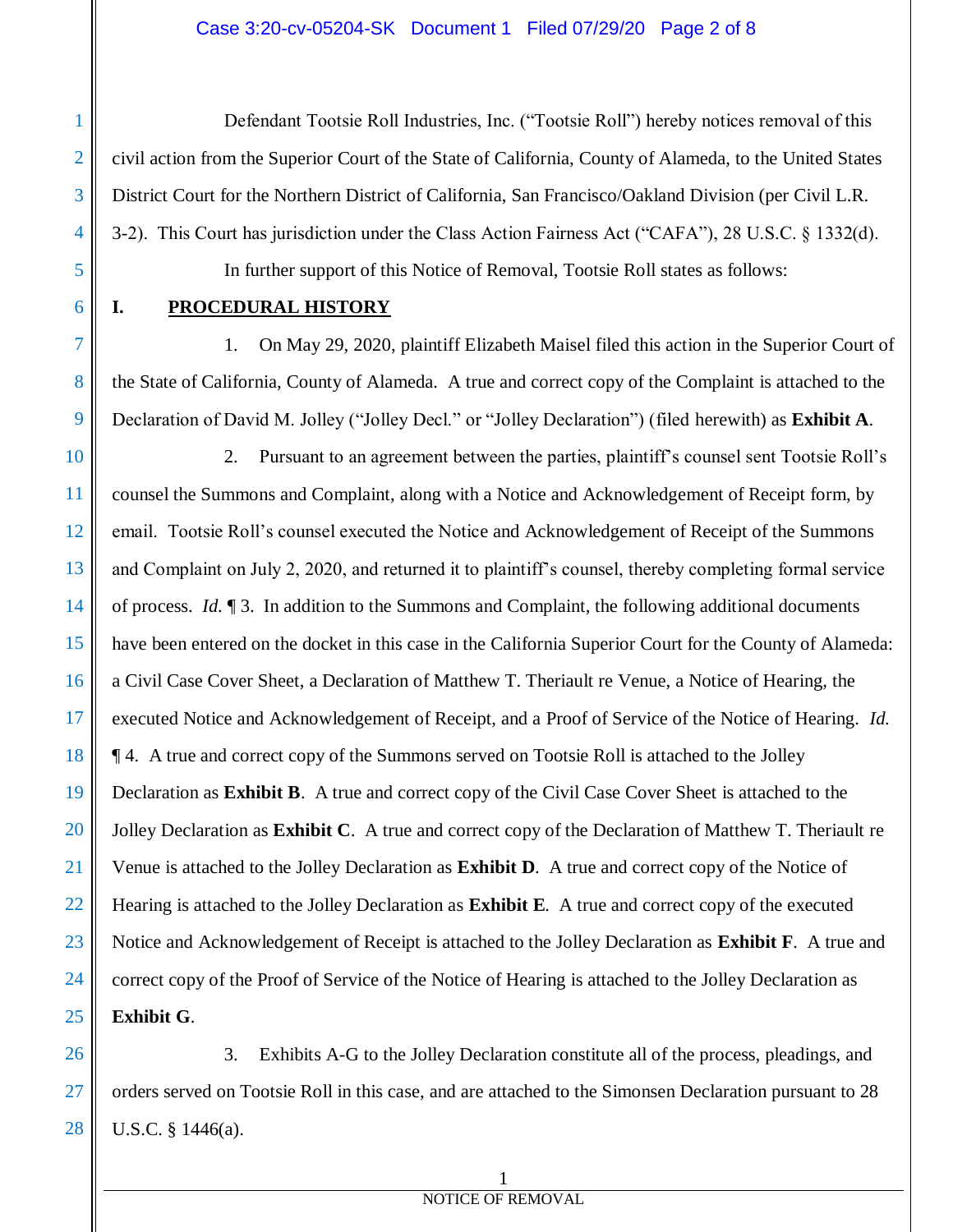### Case 3:20-cv-05204-SK Document 1 Filed 07/29/20 Page 3 of 8

1 2 3 4 5 6 7 8 9 10 4. The Complaint concerns Tootsie Roll's sale of Junior Mints and Sugar Babies in "theater boxes." Jolley Decl. Ex. A, Introductory Paragraph (at p. 1). Plaintiff asserts that Tootsie Roll's packaging of these products is "deceptive," as the packaging at issue allegedly contains "an unlawful amount of empty space or slack fill." *Id.* Ex. A  $\P$  2, 3. On behalf of a putative class of consumers who purchased Junior Mints and/or Sugar Babies in theater boxes in California from May 29, 2016 to May 2, 2018, plaintiff asserts violations of California's Unfair Competition Law ("UCL"), California's False Advertising Law ("FAL"), California's Consumers Legal Remedies Act ("CLRA"), and claims of Unjust Enrichment, Common Law Fraud, and Breach of Implied Warranty of Merchantability. *See id.* Ex. A  $\P$  97-196. As a remedy, plaintiff seeks restitution, along with fees and costs. *See id.* Ex. A, Prayer for Relief (at p. 38).

**II. PARTIES**

12 13 5. Plaintiff is alleged to be a resident of California who purchased the disputed Product in Alameda County. *Id.* Ex. A ¶ 9.

14 15 16 6. Tootsie Roll is a corporation incorporated under the laws of Virginia. *See* Declaration of Barry Bowen ("Bowen Decl.")  $\P$  2 (filed herewith).<sup>1</sup> It has its principal place of business in Chicago, Illinois. *Id.* Ex. A ¶ 10.

17 18 7. The Complaint also names as defendants Does 1-10, but does not allege the residency or citizenship of these defendants. *Id.* Ex. A ¶ 11.

19

20

21

22

23

24

25

26

 $\overline{a}$ 

27

28

11

## **III. TIMELINESS OF REMOVAL**

8. After receiving the Summons and Complaint from plaintiff's counsel by email, Tootsie Roll's counsel executed a Notice and Acknowledgement of Receipt of the Summons and Complaint on July 2, 2020, and returned it to plaintiff's counsel, thereby completing formal service of process. *Id.* ¶ 3.

9. This Notice of Removal, filed 27 days after formal service of process, is therefore timely pursuant to 28 U.S.C. § 1446(b) and Rule 6(a) of the Federal Rules of Civil Procedure. *See* 

<sup>1</sup> The Complaint does not allege the state of incorporation of Tootsie Roll.

2

# NOTICE OF REMOVAL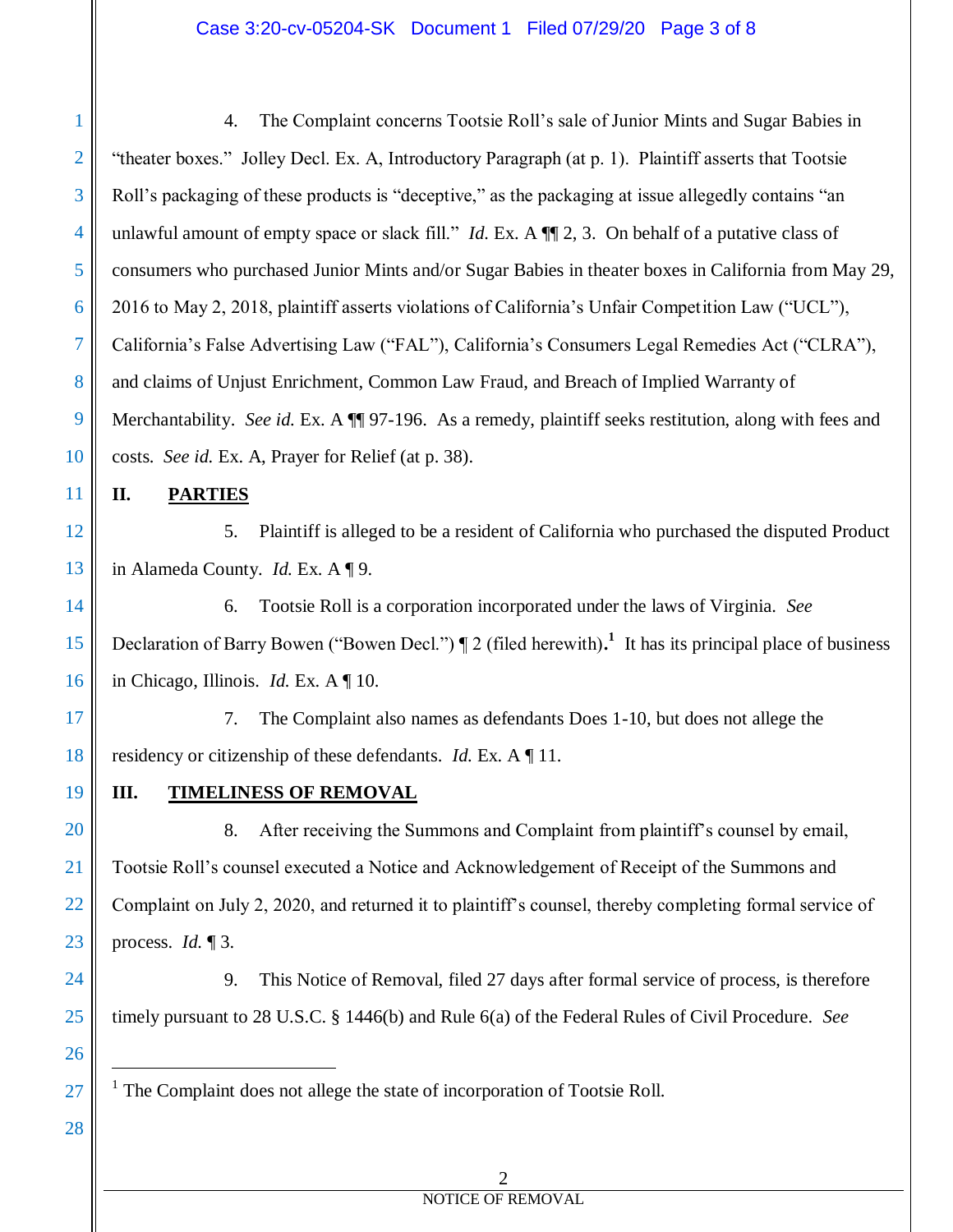*Murphy Bros., Inc. v. Michetti Pipe Stringing, Inc.*, 526 U.S. 344, 347-48 (1999) (time for removal runs from receipt of formal service of process, including a summons).

1

2

### **IV. BASIS FOR REMOVAL JURISDICTION**

### **A. Jurisdiction**

10. The claims asserted by plaintiff give rise to jurisdiction under CAFA, 28 U.S.C. § 1332(d). Tootsie Roll also invokes all other grounds for removal that exist under applicable law.

11. This Court has jurisdiction over this action under CAFA, 28 U.S.C. § 1332(d), because this case is (1) a proposed class action within the meaning of CAFA, in which (2) "any member of a class of plaintiffs is a citizen of a State different from any defendant," (3) the "number of members of all proposed plaintiff classes in the aggregate is [not] less than 100," and (4) "the matter in controversy exceeds the sum or value of \$5,000,000, exclusive of interests and costs." *See* 28 U.S.C.  $§$  1332(d)(2), (d)(5)(B).

13

12

## **B. CAFA's "class action" requirement is satisfied.**

14 15 16 17 18 12. CAFA defines a "class action" to include "any civil action filed under rule 23 of the Federal Rules of Civil Procedure or similar State statute … authorizing an action to be brought by 1 or more representative persons as a class action." 28 U.S.C.  $\S$  1332(d)(1)(B). This case qualifies as a class action removable under Section 1332(d)(1)(B). The Complaint states that plaintiff "brings this action on her own behalf and on behalf of all other persons similarly situated." Simonsen Decl. Ex. A  $\sqrt{\ }$  85.

19 20 21 13. Specifically, Plaintiff seeks to represent "All persons who purchased the Products in California, for personal consumption and not for resale during the time period May 29, 2016 to May 2, 2018." *Id.*

22

## **C. CAFA's minimal diversity requirement is satisfied.**

23 24 25 26 27 28 14. CAFA's minimal diversity requirement is satisfied when "any member of a class of plaintiffs is a citizen of a State different from any defendant." 28 U.S.C. § 1332(d)(2)(A). This requirement is satisfied here because (a) plaintiff is a resident of California and seeks to represent a class California consumers, and (b) Tootsie Roll is not a citizen of California. Tootsie Roll is not incorporated in California and does not have its main offices or principal places of business in California. *See* Bowen Decl. ¶ 2; Jolley Decl. Ex.. A ¶ 10. Because Tootsie Roll is diverse from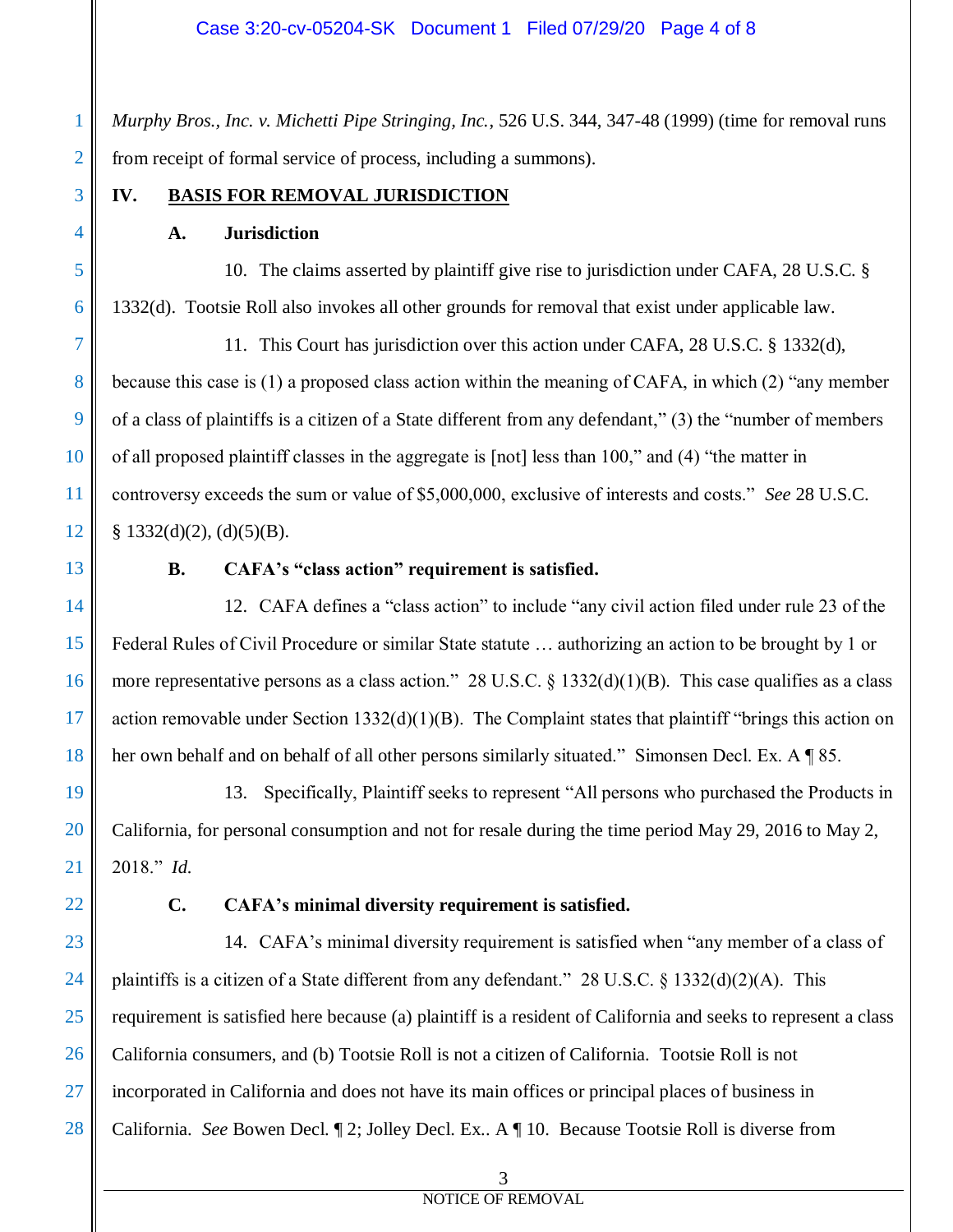plaintiff and from the putative class members she seeks to represent, CAFA's minimal diversity requirement is satisfied.

1

2

3

4

5

6

7

## **D. CAFA's amount-in-controversy requirement is satisfied.**

15. CAFA jurisdiction requires that "the matter in controversy [must] exceed[] the sum or value of \$5,000,000, exclusive of interest and costs." 28 U.S.C. § 1332(d)(2). "In any class action, the claims of the individual class members shall be aggregated to determine whether the matter in controversy" meets the \$5,000,000 threshold. *Id.* § 1332(d)(6).

8 9 10 11 16. A notice of removal "need include only a plausible allegation that the amount in controversy exceeds the jurisdictional threshold," not an evidentiary submission. *See Dart Cherokee Basin Operating Co., LLC v. Owens*, 135 S. Ct. 547, 554 (2014); *see also Ibarra v. Manheim Investments, Inc.*, 775 F.3d 1193, 1196 (9th Cir. 2015) (recognizing *Dart*'s holding).

12 13 14 15 16 17 18 19 17. Plaintiff seeks restitution for all class members. Jolley Decl. Ex. A Prayer for Relief (at p. 38). Specifically, one of plaintiff's theories of recovery is plaintiff's allegation that "Plaintiff [and accordingly the putative class] would not have purchased the Products had she known that the Products contained slack-fill that serves no functional or lawful purpose." *Id.* Ex. A ¶ 31; *see also id.* Ex. A ¶¶ 9 (Plaintiff "would not have purchased the Product" but for Tootsie Roll's deception), 91 (same); 126 (same); 136 (same); 146 (same); 156 (same); 171 (same); 188 (same); 196 (same). Accordingly, plaintiff is seeking a recovery of restitution for all amounts received by Tootsie Roll from the sale of the disputed products in California from May 29, 2016 to May 2, 2018.

20 21 22 23 18. Using data and records that Tootsie Roll maintains in the normal course of business, Tootsie Roll's dollar amount of wholesale sales of Junior Mints and Sugar Babies in the challenged theater boxes to consumers in California exceeds \$6 million during the putative class period. See Bowen Decl., ¶ 3.

24 25 26 19. If the putative class is awarded the full restitution sought in the Complaint (as described in Paragraph 17 above), the amount awarded would be in excess of \$5 million. (Tootsie Roll disputes that plaintiff or any member of the putative class is entitled to any award.)

27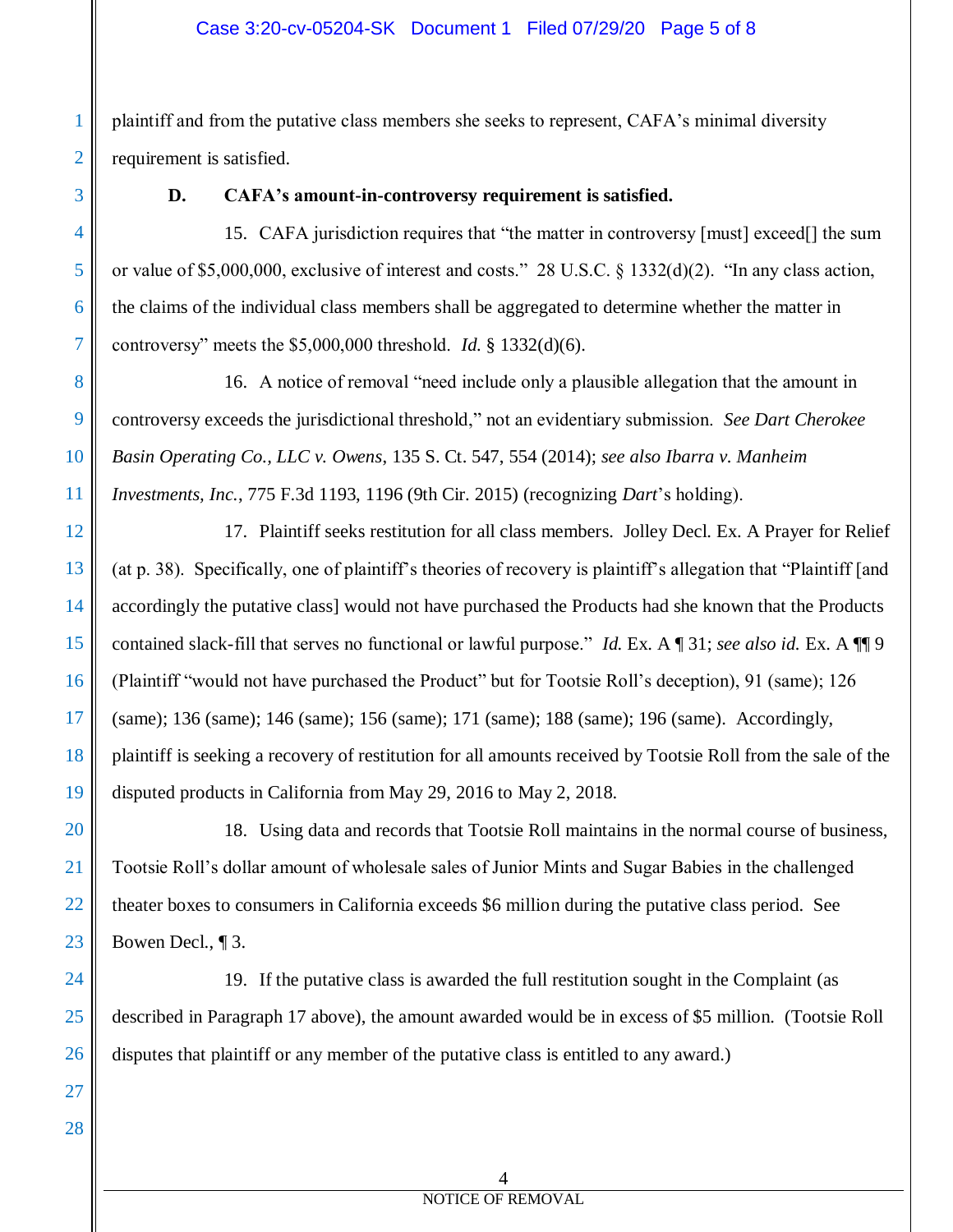20. In addition, the Complaint seeks attorneys' fees. *See id.* Ex. A at p. 30. Such fees are included in any amount-in-controversy analysis. *See Guglielmino v. McKee Foods Corp.*, 506 F.3d 696, 700 (9th Cir. 2007).

21. For the reasons set forth above, the relief sought in the Complaint places more than \$5,000,000 in controversy, exclusive of interest and costs. Thus, CAFA's amount-in-controversy requirement is satisfied. *See Dart*, 135 S. Ct. at 554.

7

8

9

10

11

12

13

14

15

16

18

19

20

21

22

23

24

25

26

27

28

1

2

3

4

5

6

# **E. CAFA's numerosity requirement is satisfied.**

22. This is not an action in which the "number of members of all proposed plaintiff classes in the aggregate is less than 100." 28 U.S.C.  $\S$  1332(d)(5)(B). Plaintiff brings this action on behalf of all consumers who purchased Junior Mints or Sugar Babies in snack boxes in California for a two year period. Jolley Decl. Ex. A ¶ 85. Plaintiff alleges that the class "is comprised of thousands of consumers throughout the State of California." *Id.* Ex. A ¶ 86. As such, the size of the putative class in this case exceeds the numerosity requirements imposed by  $28$  U.S.C. § 1332(d)(5)(B).

# **F. All of CAFA's requirements are satisfied.**

23. None of the exclusions to CAFA jurisdiction set forth in 28 U.S.C. § 1332(d)(4) applies here, as Tootsie Roll is not a citizen of California.

17

24. For the foregoing reasons, this Court has original jurisdiction over this action pursuant to 28 U.S.C. § 1332(d), and this action is removable pursuant to 28 U.S.C. §§ 1441, 1453.

25. The recitation of the allegations and requests for relief above is not a concession that plaintiff's allegations or legal theories have merit. Tootsie Roll reserves the right to assert all applicable defenses in this matter and deny that plaintiff (and/or the putative class) is in fact entitled to any relief.

# **V. REMOVAL TO THE NORTHERN DISTRICT OF CALIFORNIA IS PROPER.**

26. Removal to the Northern District of California is proper because it is the district within which the state action is pending. *See* 28 U.S.C. § 1446(a).

## **A. Intradistrict Assignment**

27. Removal to the Oakland Division of the Northern District of California is proper because it is the division within which the state action is pending. *See id.*

## NOTICE OF REMOVAL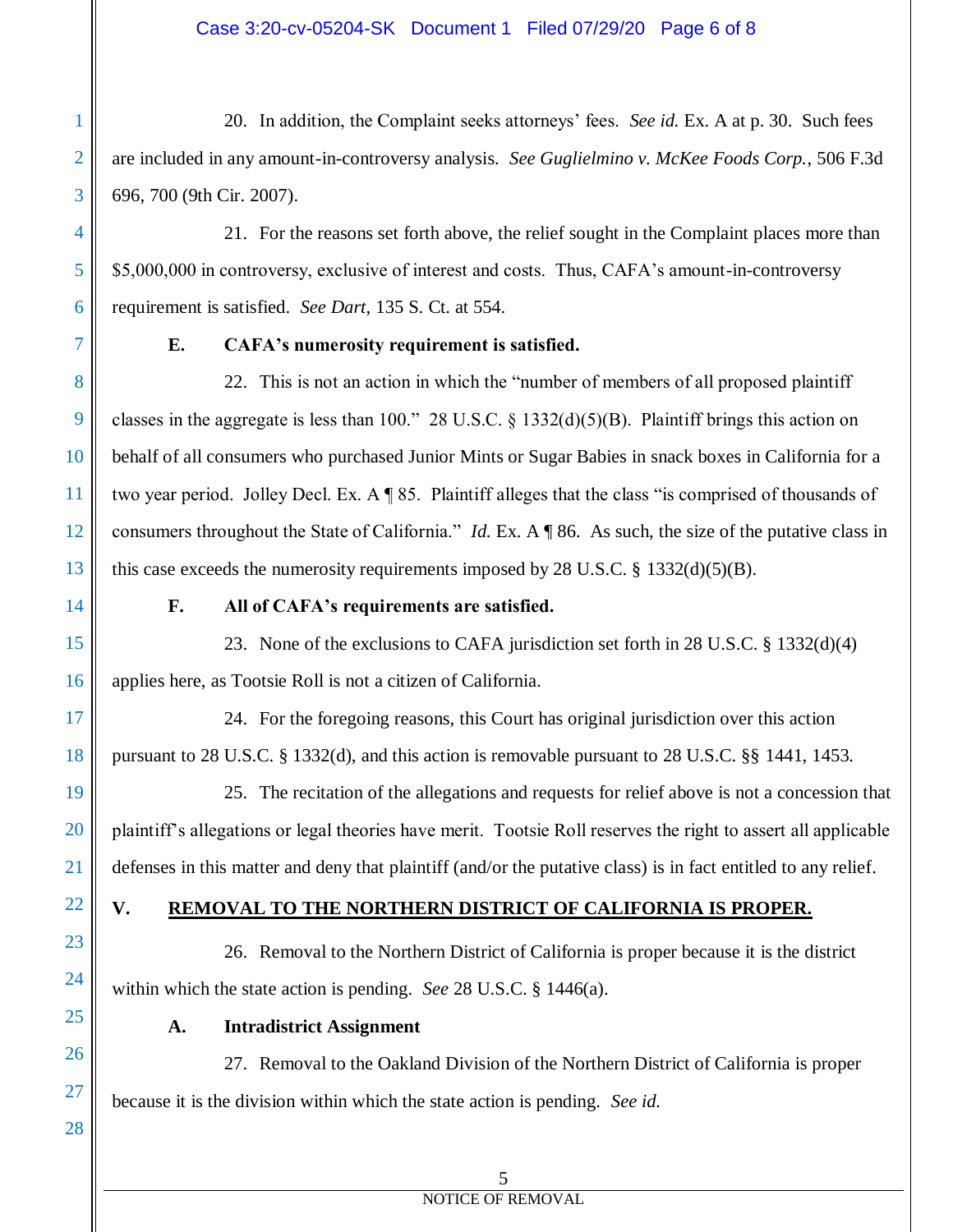|                 | Case 3:20-cv-05204-SK Document 1 Filed 07/29/20 Page 7 of 8                                             |  |
|-----------------|---------------------------------------------------------------------------------------------------------|--|
| $\mathbf{1}$    | <b>NOTICE TO STATE COURT AND PLAINTIFF</b><br>VI.                                                       |  |
| $\overline{2}$  | 28. Counsel for Tootsie Roll certify that, pursuant to 28 U.S.C. § 1446(d), copies of this              |  |
| 3               | Notice of Removal will be filed with the Clerk of the Superior Court of the State of California, County |  |
| $\overline{4}$  | of Alameda, and promptly served upon counsel for plaintiff.                                             |  |
| 5               | WHEREFORE, the case now pending in the Superior Court of the State of California,                       |  |
| 6               | County of Alameda, No. RG20062689, is hereby removed to the United States District Court for the        |  |
| $\overline{7}$  | Northern District of California pursuant to 28 U.S.C. §§ 1441, 1453.                                    |  |
| 8               |                                                                                                         |  |
| 9               | DONAHUE FITZGERALD LLP<br>DATED: July 29, 2020                                                          |  |
| 10              |                                                                                                         |  |
| 11              |                                                                                                         |  |
| $12\,$          | By:<br>DAVID M. JOI<br><b>XEY</b>                                                                       |  |
| 13              | Attorneys for Defendant                                                                                 |  |
| 14              | TOOTSIE ROLL INDUSTRIES, LLC.                                                                           |  |
| 15              |                                                                                                         |  |
| 16              |                                                                                                         |  |
| 17              |                                                                                                         |  |
| 18              |                                                                                                         |  |
| 19              |                                                                                                         |  |
| 20              |                                                                                                         |  |
| $\overline{21}$ |                                                                                                         |  |
| 22              |                                                                                                         |  |
| 23              |                                                                                                         |  |
| 24              |                                                                                                         |  |
| 25              |                                                                                                         |  |
| 26              |                                                                                                         |  |
| 27              |                                                                                                         |  |
| 28              |                                                                                                         |  |
|                 | 6                                                                                                       |  |
|                 | NOTICE OF REMOVAL                                                                                       |  |